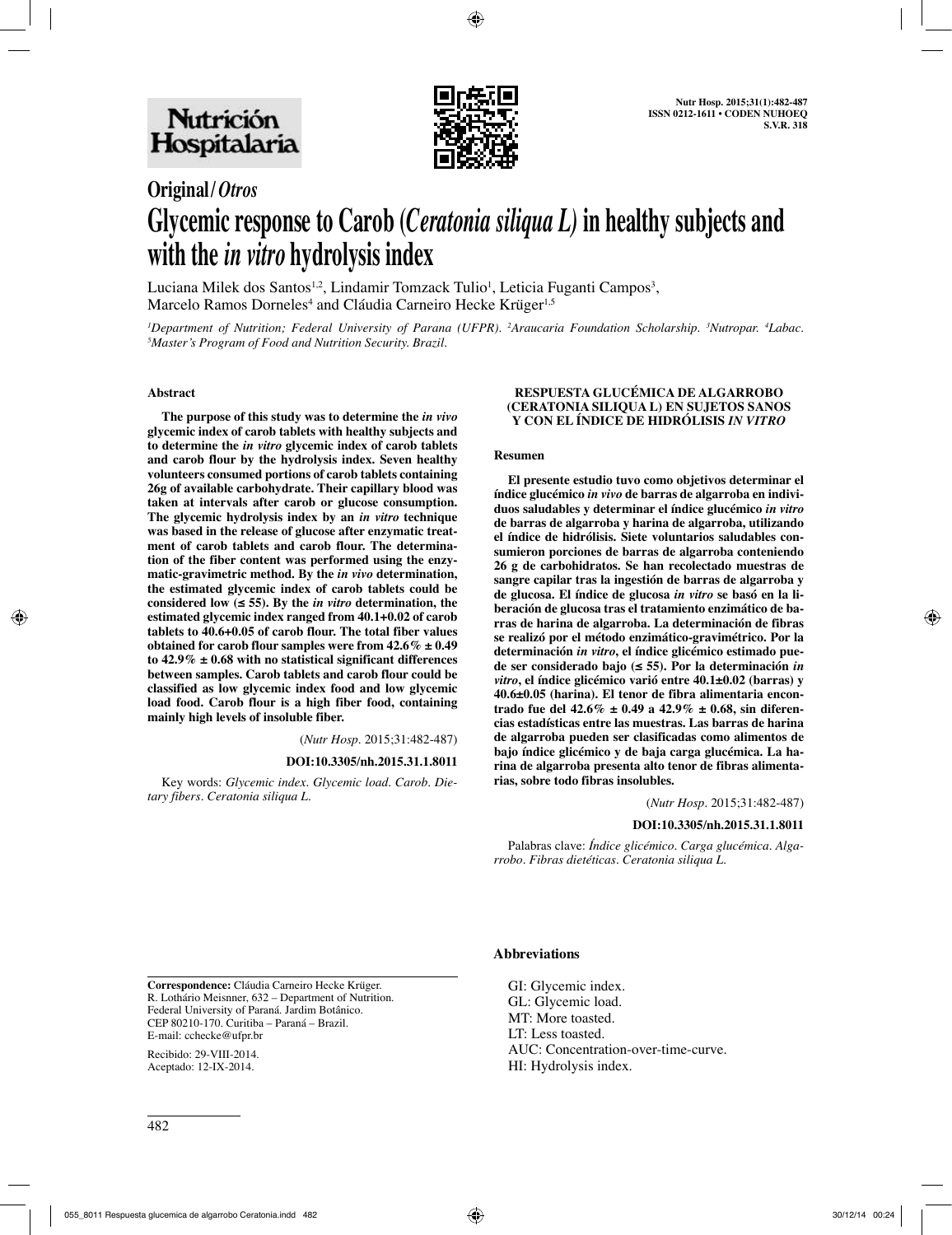### **Introduction**

Carob, also called algarroba, locust bean and St. John's bread, is obtained from the fruit of the carob tree (*Ceratonia siliqua* L.) that is eaten in many Mediterranean countries in culinary preparations of beverages and confectionery. The fruit pod, after removal of the seeds, produces the carob powder or carob flour. Carob powder is a natural sweetener with flavor and appearance similar to chocolate, being used as a chocolate or cocoa substitute. The advantage of using carob as a chocolate substitute resides in that carob is an ingredient free from caffeine and theobromine. The carob seeds contain a white and translucent endosperm, called carob gum or locust bean gum that is utilized due to its gelling properties. Carob is rich in polyphenols and therefore contains biological effects including antioxidant actions (Yousif and Alghzawi, 2000; Dakia et al., 2007; Bengoechea et al., 2008; Hajaji et al*.,* 2011).

High glycemic index (GI) and glycemic load (GL) have been proposed to be associated with increased risk of chronic diseases. High GI food intake may elevate postprandial blood glucose levels, leading to high insulin demand. Some studies have shown that the consumption of low glycemic index food improves blood glucose control, lipid profile and lipoprotein concentrations. Slowly digested carbohydrates are generally considered to be beneficial for the dietary management of metabolic disorders, including diabetes and hyperlipidemia (Lottenberg, 2008; Parada and Aguilera, 2009; Youn et al., 2012). The adoption of GI and GL concepts allows the control of postprandial glycemia through dietary measures. Controlling postprandial glycemia is an important target in maintaining health and preventing diseases. For this reason, there is a growing interest in the promotion of diets that evaluate not only the absolute amount of energy or nutrient to be ingested, but are also focused on the postprandial response (Colombani, 2004).

Dietary fiber has a physiological impact on the gastrointestinal tract, since it has the ability to become viscous, kidnap water, bind to bile salts and minerals, and might be degraded by intestinal flora. Thus, it affects gastric emptying, excretion of bile salts, intestinal transit, absorption of nutrients, growth of intestinal flora and reduction of energy intake. Dietary fibers are a vital part of a healthy diet, as diets rich in fibers could decrease the risk of certain non-transmissible chronic diseases and these benefits are enhanced when this diet is associated with low GI foods (Brownlee, 2011; Latulippe, et al., 2013).

Despite of the known beneficial properties of carob, large quantities of it are still discarded. Some carob confectioneries are produced and it is of great importance to determine their levels of dietary fibers and the impact of these products in the glycemic control.

This study aimed to determine the *in vivo* glycemic index of carob tablets, to determine the *in vitro* glycemic index of carob tablets and carob flour and to determine the content of soluble and insoluble fiber present in carob flour.

# **Subjects and methods**

### *In vivo study*

Seven healthy volunteers, aged between 18 - 55 years, were recruited for this study. Informed consent was received from all subjects and the Ethics Committee of Federal University of Parana, Brazil, gave approval for the study, according to the National Committee for Ethical Research of the Brazilian Health Ministry (CONEP) guidelines.

Portions of carob tablets (Carob House, Brazil) containing 26 g of available carbohydrate and 26 g of glucose were provided to volunteers (Foster-Powell et al., 2002; Menezes et al., 2009). Capillary blood samples were taken at 0, 15, 30, 45, 60, 90 and 120 min, after fasting of 10-12 hours. During the test, volunteers were allowed to consume water.

# *In vitro study*

The glycemic index of carob flour occurred only *in vitro* due to the difficulty of eating large amounts of this product for the *in vivo* test. The *in vitro* method for evaluating hydrolysis index was determined following Goñi et al. (1997) and Walter et al. (2005).

Samples containing 300 mg of carob flour or carob tablets were dissolved or sliced, grinded and dissolved in 10 ml of distilled water. The pH of the samples was adjusted with sodium hydroxide, after which 100  $\mu$ l of protease was added. Then,  $0.2$  ml of ethanol  $(85\%v/v)$ in 3ml of phosphate buffer (pH 6.0) was added and 100  $\mu$ l of α-amylase enzyme. Samples were incubated at 37º C in a shaking water bath. After, 1 ml aliquot samples were taken from each tube at 0, 15, 30, 45, 60, 90 and 120 min. These aliquots were heated at 100º C for 15 min, and refrigerated in the end time of the incubation. Then, 3 ml of sodium acetate buffer (pH 4.75) were added to each aliquot and 80  $\mu$ l of amyloglucosidase were used to hydrolyze the digested starch into glucose after 45 min at 60º C. Triplicated aliquots were incubated with colorimetric enzymatic kit Glucose-PP (ANALISA®) to determine the concentration of glucose in each aliquot.

# *Dietary fiber analysis*

Portions of two types of carob flour (Carob House, Brazil) were studied, they differed by the toasting degree, where one type was more toasted (MT), which is intended for preparation of carob tablets, and the other was less toasted (LT), which is intended for consumption in beverages. The determination of the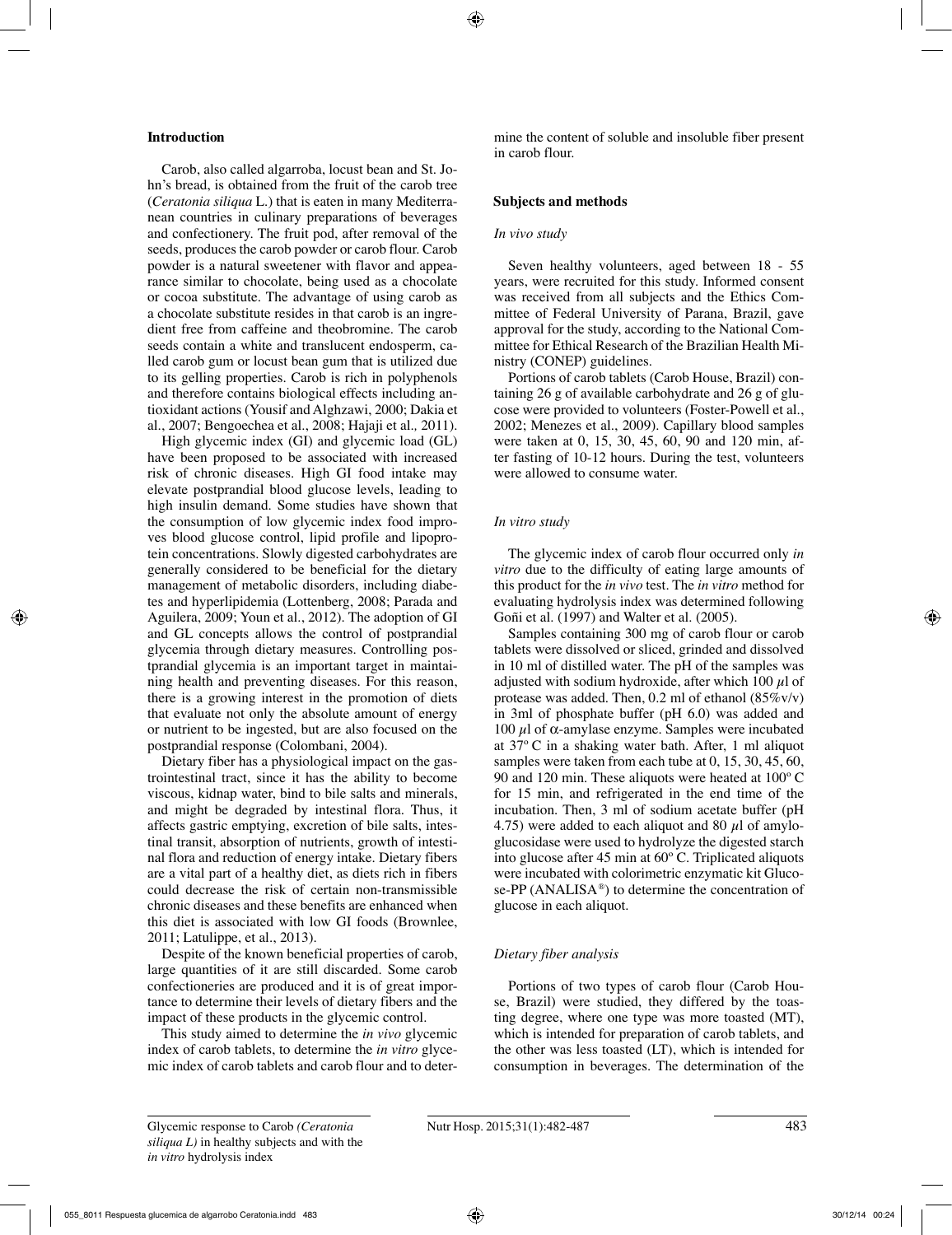fiber content was performed using the enzymatic-gravimetric method, recommended by AOAC (1995) and was carried out with thermostable alpha-amylase (pH 6, 100° C, 30 min), protease (pH 4.5, 60° C, 30 min) and finally amyloglucosidase (pH 4.5, 60° C, 30 min). For determination of total fiber, it was added 250 ml of warm 95% ethanol and left covered to stand for 1 hour at room temperature. The ethanolic solution was filtered under a slight vacuum. The residue was washed with ethanol 78%, ethanol 95% and acetone. Then, it was dried overnight in an oven at 105°C, cooled and weighed. Protein content was determined by the Kjeldahl method. For determination of soluble and insoluble fiber, after the last incubation, the residue was filtered and washed with ethanol and acetone for the analysis of insoluble dietary fiber and with ethanol for soluble dietary fiber.

### *Data analysis*

The area under the glucose curve has been calculated as the incremental area under the blood glucose response curve, ignoring the area beneath the fasting concentration, for the *in vivo* study (Araya et al*.,* 2002).

The area under the curve for carob tablets is expressed as a percent of the mean response to the standard food (glucose), taken by the same subject, repeated three times with each individual, and the resulting values are averaged to obtain the GI value for the food. The values were plotted on a graph and the area under the concentration-over-time-curve (AUC) was calculated geometrically by applying the trapezoid rule methodology, described by FAO/WHO (1998).

The glycemic load is calculated by multiplying the amount of carbohydrate in food portion by the glycemic index. Thus, the glycemic load of a typical serving of food is the product of the amount of available carbohydrate in that serving and the GI of the food (Foster-Powell et al., 2002).

The rate of carbohydrates digestion for the *in vitro*  analysis was expressed as the percentage of carbohydrate hydrolyzed at different times (0, 15, 30, 45, 60, 90 and 120 min.). The areas under hydrolysis curves  $(AUC, 0 - 120$  min.) were calculated. The hydrolysis index (HI) values were calculated as the relation between the AUC of the specific sample compared to the AUC of glucose, as reference food. The glycemic index was determined by the mathematical model proposed by Goñi et al. (1997), following the equation GI  $= 39.71 + 0.549$ HI.

The Student's "t" test was used and a significance level of p<0.05 was adopted. Bland-Altman figure was used to determine the differences between the two methods (*in vitro* x *in vivo*).

### **Results and discussion**

The effects on the glycemic response to carob tablets are presented in figure 1. There were significant differences in glucose concentrations among carob tablets and the reference product in  $15$  (p=0.0026), 30 (p<0.0001), 45 (p<0.0001), and 120 (p<0.0001) minutes after the ingestion by the subjects. In order to calculate the glycemic load, we established a portion of 50 g for carob tablets and 10 g for carob flour (*in vitro*  study). The calculated glycemic index and glycemic load of carob tablets are presented in table I.

The glycemic index of carob derived products has not been established in previous studies. The carob tablet is a product similar to chocolate in bars. The glycemic index of chocolate bars found in literature varies between 21 – 54 (Atkinson et al., 2008) The carob bar



*Fig. 1.—Glycemic response to glucose and carob tablets. Each value represents the mean of seven replicates. For each time, values not sharing a common letter were significantly different, P<0.05.*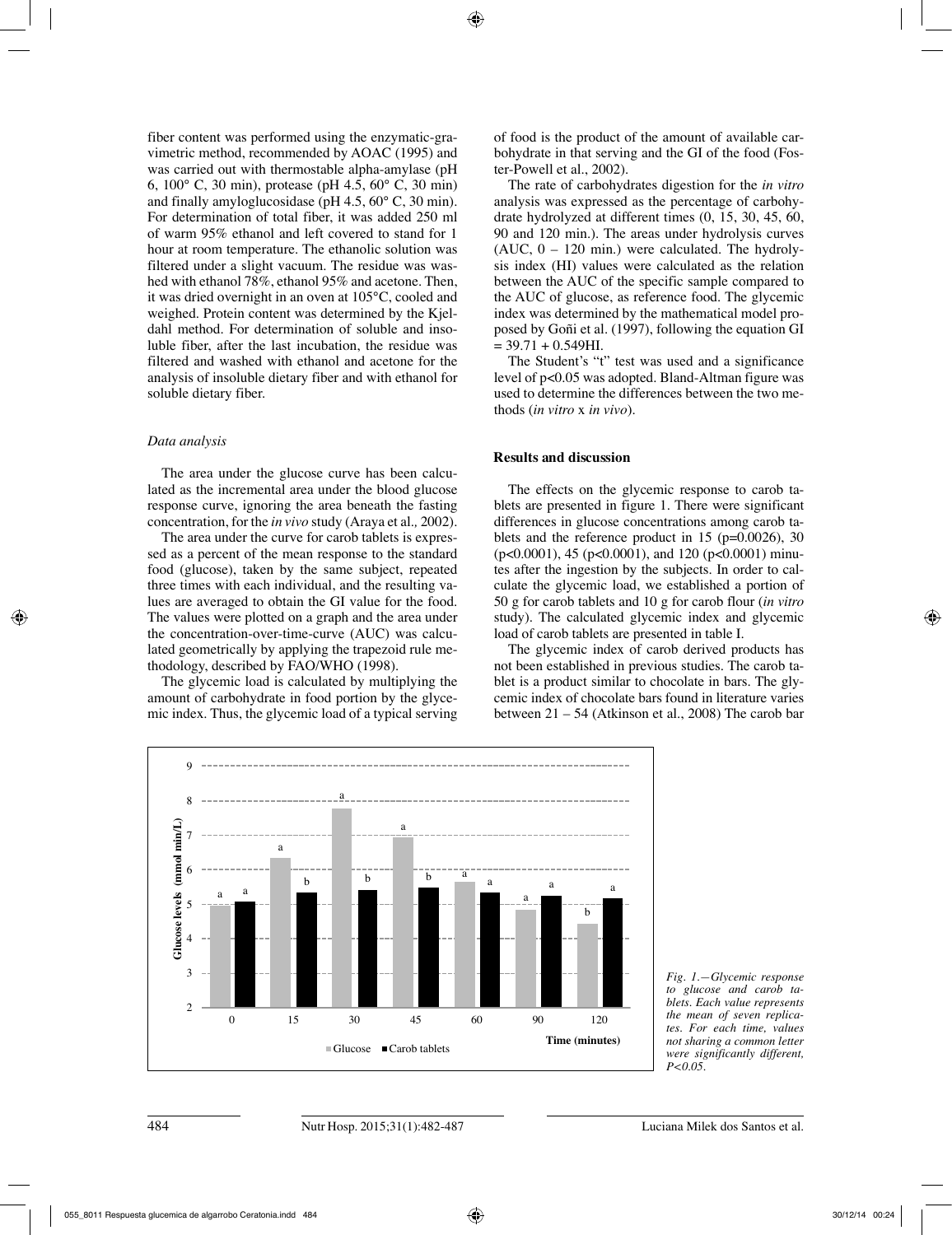| <b>Table I</b><br>In vivo determination of the area under<br>the curve (AUC), glycemic index $(GI)$<br>and glycemic load (GL) of carob tablets |                   |                  |     |  |  |
|------------------------------------------------------------------------------------------------------------------------------------------------|-------------------|------------------|-----|--|--|
| Product                                                                                                                                        | AUC               | GI               | GL. |  |  |
| Glucose                                                                                                                                        | $114.6 \pm 41.18$ |                  |     |  |  |
| Carob tablets                                                                                                                                  | $38.23 + 23.28$   | $38.60 \pm 23.2$ |     |  |  |

Each value represents the mean of seven replicates.

proved to be a viable product to replace cocoa preparations, as obtained a glycemic index <50 and a glycemic load of 10.04.

According to Foster-Powell et al. (2002) both the reference food and test foods must contain the same amount of available carbohydrate, typically 50 or 25g. When the glucose is used as the reference, the glycemic index can be classified into low  $(\leq 55)$ , moderate (56-69) or high  $(\geq 70)$ . Considering the glycemic load, food can be classified into low when the glycemic load is less than or equal to 10, moderate when the glycemic load is between 11 and 19 and high when the glycemic load is greater than or equal to 20 (Capriles et al., 2009).

Low glycemic index foods promote slow postprandial blood glucose increase and gradual energy supplies to the body, while the high glycemic index foods promote rapid increase in blood glucose and immediate supply of energy (Ek et al., 2012).

Feldman et al. (1995) evaluated changes in GI following consumption of an Israeli preparation named *melawach*. This was enriched with carob, maize or lupine. The authors observed that preparations enriched with carob decreased serum glucose in diabetic patients and resulted in better glycemic control. The preparations fortified with lupine or maize showed no significant changes in glucose and insulin levels.

The results of the *in vitro* method of the glycemic index performed by the evaluation of the area under the curve, hydrolysis index, glycemic index and glycemic load are presented in table II. These results indicate that carob tablets and carob flour could be classified as lowglycemic foods and as low glycemic load foods.

In order to demonstrate the differences between the *in vitro* and the *in vivo* methods we used the Bland-Altman Scatter Plot (Fig. 2). It showed an agreement between *in vitro* and *in vivo* measurements (R2=0.9563). The *in vitro* methods may estimate the biological response because the carbohydrate sensibility to digestive enzyme action is an essential factor in both *in vivo* and *in vitro* responses (Araya et al., 2002). Several studies have shown an association between glycemic index and *in vitro* available glucose (Menezes et al., 1996; Englyst et al., 1999; Parada and Aguillera, 2009).

Carob products assessed by *in vitro* hydrolysis showed different patterns of digestion; carob flour has a glycemic peak in the first 15 minutes. Carob tablets display a glycemic peak after 30 minutes of intake. Mixed ingredients in a meal may influence the response on blood glucose concentration (Gibson et al., 2011). In our study, this difference may be related to the composition of the two products, carob flour is composed only of toasted carob, and carob tablet is a product similar to chocolate, which has in its composition a significant amount of lipids. The presence of lipids may be responsible for the delayed glycemic peak of the bar.

The fiber content of two types of carob flour was analyzed. Table III shows the results for total, soluble and insoluble fiber, indicating that carob flour with different toasting degrees has similar fiber content.

The obtained results demonstrated that carob flour has a high content of dietary fiber in its composition and can be classified as a food with high fiber content, according to the Brazilian legislation (Brazil, 1998). Dietary fiber plays a significant role in the prevention



*Fig. 2.—Bland and Altman Plot of the data obtained from carob tablets samples analyzed by in vitro and in vivo measurements in order to obtain the calculated glycemic index (GI). Correlation R2 =0.9563.*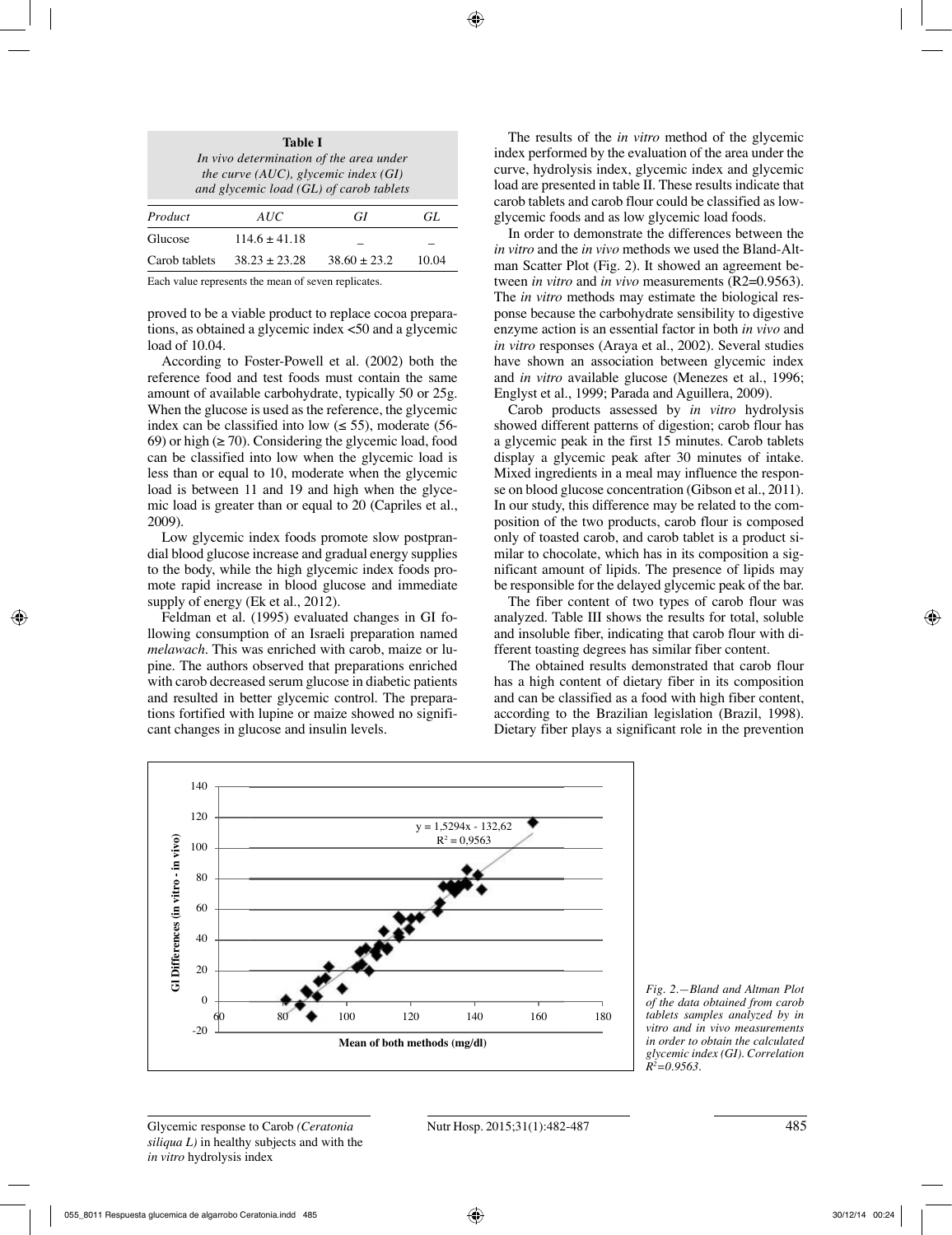| Table II                                                                                               |  |  |  |  |  |  |
|--------------------------------------------------------------------------------------------------------|--|--|--|--|--|--|
| In vitro determination of the hydrolysis index (HI),<br>glycemic index $(GI)$ and glycemic load $(GL)$ |  |  |  |  |  |  |
| of carob tablets and carob flour                                                                       |  |  |  |  |  |  |
| مسامعا                                                                                                 |  |  |  |  |  |  |

| Product       | ΗI                    | GI                | GL.  |
|---------------|-----------------------|-------------------|------|
| Carob tablets | $0.69$ ( $\pm 0.12$ ) | 40.1 $(\pm 0.02)$ | 10.5 |
| Carob flour   | $1.73 \ (\pm 0.09)$   | 40.6 $(\pm 0.05)$ | 10.8 |

Each value represents the mean of six replicates.

GI was calculated using the equation proposed by Goñi et al. (1997):  $GI = 39.71 + 0.549HI$ .

| <b>Table III</b><br>Fiber content of carob flour |                               |                          |  |  |
|--------------------------------------------------|-------------------------------|--------------------------|--|--|
|                                                  | LТ                            | MТ                       |  |  |
| Total fiber $(\%)$                               | $42.9 \pm 0.68$ <sup>a</sup>  | $42.6 \pm 0.49^{\circ}$  |  |  |
| Soluble fiber $(\%)$                             | $2.69 \pm 0.001$ <sup>a</sup> | $2.75 \pm 0.001^{\circ}$ |  |  |
| Insoluble fiber $(\%)$                           | $40.0 \pm 0.01^{\circ}$       | $39.7 \pm 0.02^{\circ}$  |  |  |

LT = less toasted flour; MT = more toasted flour.

Each value represents the mean of three replicates. Means in a line with different superscripts differ (P<0.05).

of several diseases. It acts as a protective agent against cardiovascular diseases, diverticulitis, constipation, irritable colon, colon cancer and diabetes. The insoluble fraction of the fiber seems to be related to the intestinal regulation, whereas the soluble fiber is associated to the decrease of cholesterol levels and the adsorption of intestinal glucose. Foods rich in fiber have also the capacity of binding bile acids, metabolites of cholesterol, which plays an important role in the digestion and absorption of lipids in the small intestine (Gruendel et al., 2007). The locust fibers have the ability to reduce serum cholesterol and triglycerides by applying beneficial effect on metabolism of postprandial lipids (Rodriguéz et al., 2006).

Our group examined (data not published) the absorption capacity and water retention by carob flour, and showed that, although the water absorption have been smaller than other products, the water holding capacity of carob fiber was higher, indicating that carob absorbed water, and this is retained by the fiber. Other products studied showed greater water absorption values, but with less water retention capacity.

The speed of absorption of carbohydrate is directly related to other dietary components such as proteins, lipids and fibers. The capacity for absorption and water- retention is directly related to the content of fibers present in the food. The water retention capacity of the fiber ingested is related to the greater volume of fecal cake, greater sense of satiety, delayed gastric emptying of carbohydrate-rich meals as well as lower glycemic response (Mishra and Monro, 2012).

The effect of soluble fiber in reducing glucose absorption speed has been attributed both to the gastric emptying delay and as a result of adsorption and interaction with other nutrients, giving a lower surface of direct contact with the wall of the small intestine. The greatest resistance to diffusion through the mucosa occurs due to the viscosity of the bolus in a high fiber diet (Sartorelli and Cardoso, 2006). The insoluble fibers decrease the intestinal transit time, increase the fecal volume, make slower absorption of glucose and slow hydrolysis of starch (Souza and Menezes, 2004).

## **Conclusions**

The results obtained in this study classify the carob tablets and carob flour as low glycemic index food and low glycemic load food. Carob flour is classified as a high fiber food, containing mainly high levels of insoluble fiber. This high content of dietary fiber makes carob an ingredient with physiological benefit effects.

# **Acknowledgments**

This work was supported in part by Araucaria Foundation through a PIBIC scholarship. The authors would like to thank Giane Bientinez Sprada for the contact with Labac and to thank to Labac director and technicians (Gerson Sprada, Edilene Rodrigues and Marcia Pedroso Ramos) by the performance of blood tests.

# **References**

- 1. AOAC. (1995) Association of Official Analytical Chemists. *Official methods of analysis*.16th ed. 43 Washington, DC.
- 2. Araya H., Contreras P., Alviña M., Vera G., Pak N. (2002).A comparison between an in vitro method to determine carbohydrate digestion rate and the glycemic response in Young men. *European Journal of Clinical Nutrition,* 56, 735-739.
- 3. Atkinson F.S., Foster-Powell K., Brand-Miller J.C. (2008). International tables of glycemic index and glycemic load values:2008. *Diabetes Care*, 31, 2281-2283.
- 4. Bengoechea C., Romero A., Villanueva A., Moreno G., Alaiz M., Millán F., Guerrero A., Puppo M.C. (2008). Composition and structure of carob (*Ceratonia siliqua L.)* germ proteins. *Food Chemistry,*107, 675-683.
- 5. Brazil. (1998) Ministério da Saúde. Secretaria de Vigilância Sanitária. SVS. *Portaria n° 27, de 13 de janeiro de 1998*. Diário Oficial da União. Brasília.
- 6. Brownlee I.A. (2011).The physiological roles of dietary fibre. *Food Hydrocolloids,* 25, 238-250.
- 7. Capriles V.D., Guerra-Matias A.C., Areas J.A.G.(2009). In vitro indicator of the glycemic response to foods as a tool for diet prescriptions and evaluation *Revista de Nutrição,* 22, 549-557.
- 8. Colombani P.C. (2004). Glycemic index and load dynamic dietary guidelines in the context of diseases. *Physiological Behavior*, 83, 603-610.
- Dakia P.A., Wathelet B., Paquot M. (2007). Isolation and chemical evaluation of carob (*Ceratonia siliqua L.)* seed germ. *Food Chemistry,* 102, 1368-1374.
- 10. Ek L.K, Brand-Miller J., Copeland L. (2012).Glycemic effect of potatoes. *Food Chemistry,* 133, 1230-1240.
- 11. Englyst K.N., Englyst H.N., Hudson G.J., Cole T.J., Cummings, J.H. (1999).Rapidly available glucose in foods: an in vitro measurement that reflects the glycemic response. *American Journal of Clinical Nutrition,* 69, 448-454.